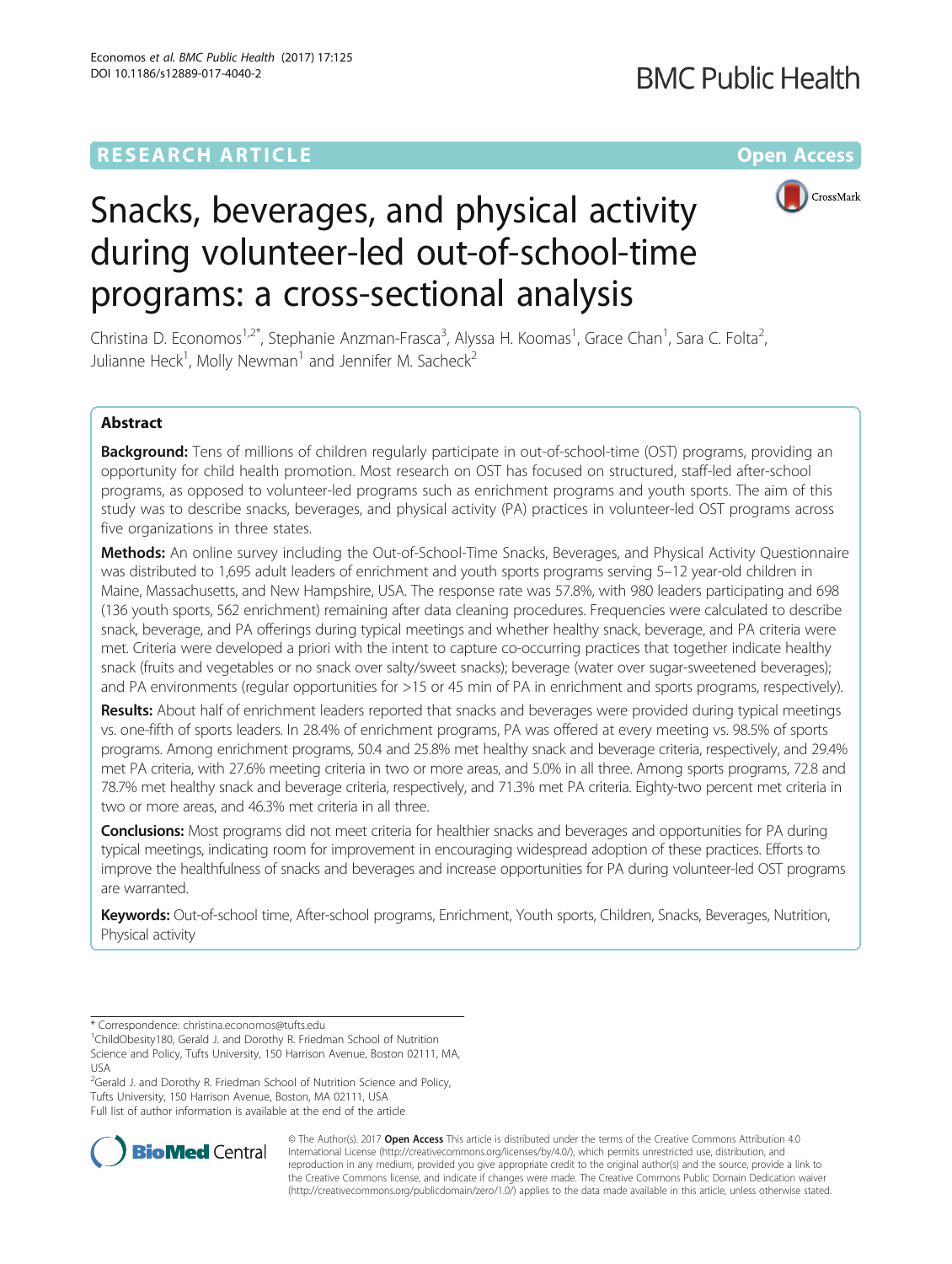# Background

Out-of-school-time (OST) programs offer an opportunity to promote healthy eating and physical activity (PA) to children. OST settings include structured, staff-led afterschool programs, as well as volunteer-led enrichment and youth sports programs that take place before and after school, during school vacations, and on weekends [[1](#page-8-0)–[6](#page-9-0)]. Volunteer-led OST programs vary in mission, from scouting programs that aim to instill characteristics of leadership and civic duty, to youth sports programs that focus on physical health and teamwork among other skills. Tens of millions of children participate in volunteer-led OST programs, including nearly six million in 4-H, more than four million in scouting programs, and three million in US Youth Soccer [\[7](#page-9-0)–[10\]](#page-9-0). These programs merit specific study because health promotion in volunteer-led OST programs may require different tactics than staff-led programs due to unique constraints, such as less control over policy implementation, less leader training, high turnover and frequent reliance on parent volunteers.

Overall, studies of nutrition and PA practices in OST programs have highlighted room for improvement, with many programs offering energy-dense, nutrient-poor snacks, and a small percentage of program time utilized for PA [[4](#page-9-0), [11](#page-9-0)–[15\]](#page-9-0). Recent evaluations of interventions and policies aiming to improve these practices have shown promise in structured, staff-led after-school programs [[4, 13, 16](#page-9-0)–[21](#page-9-0)]. Fewer studies have examined snack, beverage, and PA offerings in volunteer-led OST programs. Research on youth sports' role in obesity prevention found youth sport participants were more likely to consume fast food and drink sugar-sweetened beverages than nonparticipants and found no clear association between body weight and sport participation [[22](#page-9-0)]. Insight into food and beverage offerings during youth sports may help to explain these results. Currently, studies measuring snack, beverage, and PA offerings in volunteer-led OST programs on a large scale (e.g., by assessing a sizeable sample of OST programs from multiple national organizations and states) are lacking. Understanding current practices in volunteer-led OST programs can inform ongoing efforts to promote healthy environments for children and may reveal opportunities for these settings to contribute to childhood obesity prevention efforts.

In 2011 the National AfterSchool Association adopted voluntary, evidence-based, Healthy Eating and Physical Activity (HEPA) Standards for OST settings [\[23\]](#page-9-0). These comprehensive standards are intended for structured after-school programs with paid staff and employee training programs; volunteer-led OST programs are more likely to have barriers to full adoption of these standards due to volunteer constraints (e.g., time, training) and a lack of logistical supports (e.g., reliance on parent-provided snacks, lack of kitchen facilities). Therefore, a need was identified for simple, easy-toimplement principles designed to support volunteer-led OST programs in creating healthier environments [\[24](#page-9-0)]. The Healthy Kids Out of School (HKOS) initiative facilitated development of these principles in 2011 with input from a group of nine national OST organizations (Boy Scouts of America, US Youth Soccer, Pop Warner, Boys and Girls Clubs of America, YMCA of the USA, Girl Scouts of the USA, National Council of Youth Sports, National Council of La Raza, and the National Urban League) [[24\]](#page-9-0). These organizations were selected due to their large national reach and, ultimately, due to their commitment at the leadership level to disseminate healthy program guidelines. Following this effort, HKOS developed programs and training materials to support volunteer-led enrichment and youth sports OST programs in adopting three evidence-based principles for obesity prevention: Drink Right: Choose water over sugar-sweetened beverages; Move More: Boost movement and physical activity in all programs; and Snack Smart: Fuel up on fruits and vegetables [\[25](#page-9-0)].

The goal of the current study was to assess the extent to which these healthy practices of offering water as the primary beverage, fruits and vegetables as snacks, and frequent opportunities for PA were being met during both enrichment (Boy Scouts, 4-H) and youth sports (Youth Soccer, Pop Warner Football and Cheerleading, YMCA youth sports) programs before the implementation of any HKOS interventions promoting them. Understanding current practices in these large volunteerled OST programs can elucidate opportunities to improve nutrition and PA practices for millions of children and provide data against which future intervention efforts can be evaluated.

# **Methods**

## **Participants**

An online survey was distributed to 1,695 OST leaders of enrichment or youth sports programs in Maine, Massachusetts, and New Hampshire, USA. Study staff collaborated with regional OST administrators to identify leaders, obtain contact information, and enlist support in survey distribution prior to the implementation of any HKOS interventions. Program leaders affiliated with one of five OST organizations (Boy Scouts of America, 4-H, US Youth Soccer, Pop Warner Football and Cheerleading, YMCA youth sports) within the indicated states who were ≥18 years old and who worked directly with at least some children between the ages of  $5 - 12$  were eligible to complete the survey. Nine hundred and eighty leaders participated (57.8% of survey recipients), with 698 remaining in the sample after data cleaning procedures described below (562 enrichment, 136 sports). Leaders were 94% non-Hispanic White in enrichment programs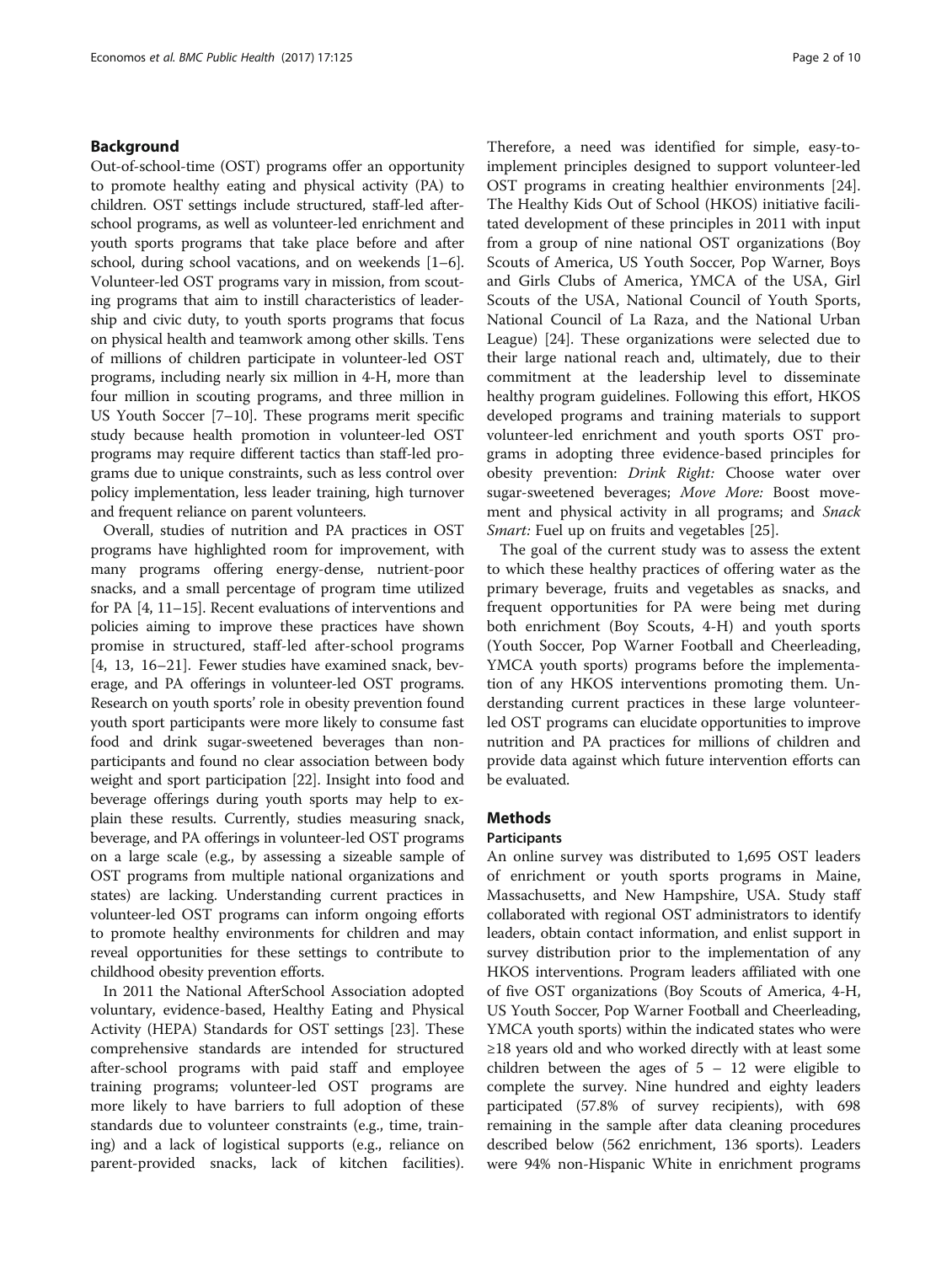<span id="page-2-0"></span>and 88% non-Hispanic White in sports programs, with a mean age of 48.0 years (SD = 9.5) and 42.1 years (SD = 6.3), respectively. Enrichment programs had more boys than girls participating as one of the two enrichment programs (Boy Scouts) included only boys. Sports programs consisted of both boys and girls (median = 60.0% boys; see Table 1). In both types of programs, children reached were predominantly non-Hispanic White. Additional child characteristics are described in Table 1. All human subjects procedures were performed in accordance with the Declaration of Helsinki and were approved by the Tufts University Institutional Review Board.

# Procedures

A 44-item survey was administered online using Qualtrics software (Qualtrics, Provo, UT). The survey was disseminated on a rolling basis to assess typical snack, beverage, and PA offerings. For enrichment programs (Boy Scouts, 4-H), a link to the online survey was distributed via email to leaders prior to an HKOS training beginning in August 2013 for Boy Scouts and

Table 1 OST program-level demographics

|                                            | Enrichment                                                                                  | Sports                                    |
|--------------------------------------------|---------------------------------------------------------------------------------------------|-------------------------------------------|
| Sample size (number of<br>OST programs)    | 562                                                                                         | 136                                       |
| OST organizations<br>represented           | <b>Boy Scouts</b><br>(391), 4-H (171)                                                       | Soccer (125), YMCA<br>(2), Pop Warner (9) |
| # of children per program,<br>median (IQR) | 14(17)                                                                                      | 12(3)                                     |
| Duration of typical<br>program meeting     | $6.1\%$ < 1 h; 83.4% 8.3% < 1 h; 86.5%<br>1- < 2 h; 10.2% 2 h 1- < 2 h; 5.3% 2 h<br>or more | or more                                   |
| Sex of children                            |                                                                                             |                                           |
| % boys, median (IQR)                       | 100 (50)                                                                                    | 60 (100)                                  |
| % girls, median (IQR)                      | 0(50)                                                                                       | 40 (100)                                  |
| Race of children <sup>a</sup>              |                                                                                             |                                           |
| % White, median (IQR)                      | 99.8 (10)                                                                                   | 90 (20)                                   |
| Age of children <sup>b</sup>               |                                                                                             |                                           |
| % <5 years, median (IQR)                   | 0(0)                                                                                        | 0(0)                                      |
| % 5-7 years, median (IQR)                  | 0(25)                                                                                       | 0(0)                                      |
| % 8-12 years, median (IQR)                 | 50 (65)                                                                                     | 100(10)                                   |
| % 13 and older, median<br>(IQR)            | 5.5 (60)                                                                                    | 0(0)                                      |

Demographic data were program leader-reported. Medians and interquartile ranges are reported where distributions were non-normal. For child characteristics shown in bold, leaders reported the percentage of the children in their program in each category. Medians depicted for those variables reflect the median percentage reported across programs. Numbers of leaders reporting on these variables were as follows:  $n = 530$  enrichment,  $n = 133$  sports. Missing data were due to a small number of respondents exiting the survey before its completion <sup>a</sup>Number of programs reporting children of each race/ethnicity other than

White: African-American ( $n = 180$ ), Hispanic ( $n = 157$ ), Asian ( $n = 162$ ), Other  $(n = 103)$ <sup>b</sup>Inclusion criteria for recruitment specified that programs should serve at least

some children 5–12 years

March 2014 for 4-H. For youth sports (Youth Soccer, Pop Warner, YMCA youth sports), recruitment took place via a prompt prior to taking an online training for coaches immediately prior to their sport's season: August – November 2014 for Youth Soccer and Pop Warner, and October 2014 – January 2015 for YMCA youth sports. Because distribution of the survey was linked to the enrichment program year (academic year) and youth sports season (2–4 month seasons), enrichment programs had a longer period of data collection compared to youth sports (Fig. [1](#page-3-0)).

The online survey consisted of the Out-of-School-Time Snacks, Beverages, and Physical Activity Questionnaire (OST-SBPA), as well as additional questions about program-level demographics, beverages brought to typical program meetings by individual children, and snacks/beverages available outside of typical program meetings. The OST-SBPA measures nutrition and PA offerings as reported by the program leader, focusing on program-provided snacks, beverages, and PA opportunities during typical OST program meetings [[26\]](#page-9-0). Typical meetings were defined as regular meeting times for enrichment programs and as practices for youth sports, excluding games, awards ceremonies, camps, tournaments, and other meetings deemed "special events". The OST-SBPA includes two categorical items about the provision of snacks and beverages respectively, with response options as follows: there are no snacks/beverages during typical meetings, or snacks/beverages are provided to the group and/or are brought by individual children. An additional response option for beverages is that water is available to children via water fountains. These items are followed by 13 items with continuous response scales, which assess the frequency that specific categories of snacks and beverages are served (among programs with program-provided snacks/beverages) and the frequency and duration of opportunities for PA. Specific snack and beverage categories are shown in Additional file [1:](#page-8-0) Appendix A, and all snack, beverage, and PA questions and response options reported herein are shown in Additional file [2:](#page-8-0) Appendix B. Support for the criterion validity of the OST-SBPA was previously demonstrated across a range of OST programs including volunteer-led enrichment and youth sports programs [[26](#page-9-0)].

## Data analysis

#### Data cleaning

Leaders' survey data were exported from Qualtrics to SAS (Cary, NC). Program-specific identifiers (e.g., state, town, club name) were concatenated to form ID variables at the program level. A phased de-duplication procedure was enacted in order to identify and remove duplicate observations at the program-level, so that no OST programs would be over-represented in the data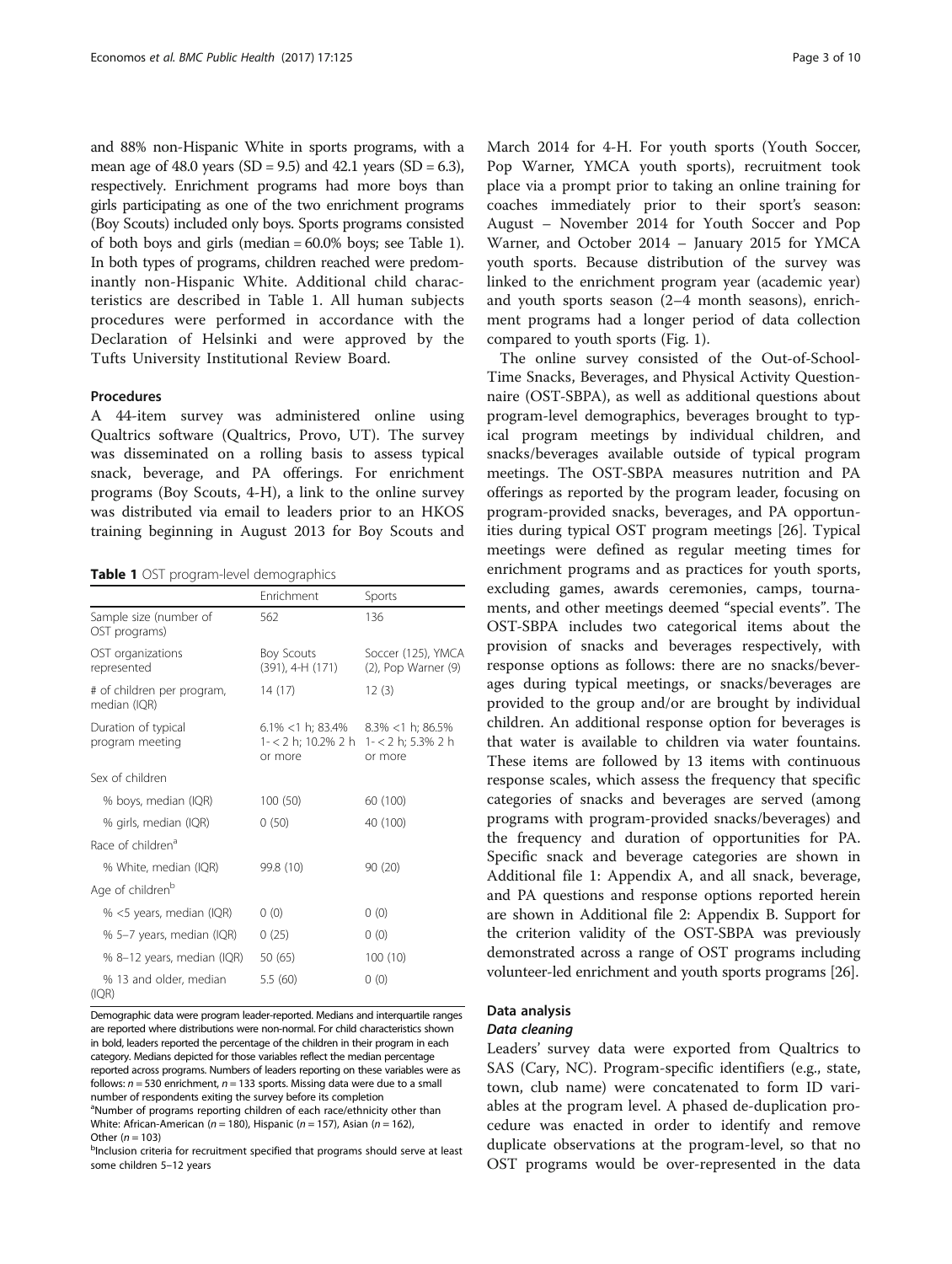<span id="page-3-0"></span>

(e.g., if two leaders from the same program responded about that program). This process began with an automated phase, using a SAS program to identify duplicates, followed by a manual check. In cases of clear duplicates, the observation that was recorded first was retained unless that observation was missing data on snacks, beverages, and PA, in which case this rule was overridden, and the next observation was retained. There were some cases of unclear duplicates (less than 1% of cases per OST organization); given the uncertainty as to whether these were true duplicate observations and the fact that they represented a small minority of observations, these cases were retained. After de-duplication, remaining data cleaning steps included examining distributions and outliers and recoding implausible values (e.g., a birth date entered as the implausible value of 1075 was recoded as the likely correct response: 1975). The final cleaned dataset was restricted to include only programs with at least one child in the age range of interest (5-12 years), given that this was an intended inclusion criterion, and was also restricted such that cases in which leaders did not respond to at least one survey item about snacks, beverages, and/or PA were excluded.

# Frequencies on individual questions of interest

Frequencies were calculated by organization type (enrichment vs. youth sports), with variables of interest including program-provided snack, beverage, and PA variables from the OST-SBPA [\[26](#page-9-0)], as well as beverages provided by individual children and snacks and beverages served during special events.

# Creating composite "success indicators"

Additionally, composite variables were created to provide a more comprehensive indication of healthy snack, beverage, and PA practices. These success indicators were developed a priori by the research team with the intent to capture co-occurring practices that together

indicate healthy snack, beverage, and PA environments as defined by the evidence-based HKOS principles [[26](#page-9-0)] (e.g., water being served in the absence of sugary beverages indicates a healthy beverage environment, while water served alongside sugary beverages does not). Success indicators were defined as follows, and frequencies were calculated to determine the percentage of programs that were successful in each area:

- 1. Snack success was defined as follows:
	- No snacks at meetings, or
	- If the program provided snacks: (1) Fresh or processed fruits/vegetables were served at most or all meetings, and salty and sweet snacks were served at only some or no meetings, or (2) Fresh or processed fruits/vegetables were served at some meetings and salty and sweet snacks were served at no meetings.
- 2. Beverage success was defined as follows:
	- If the program provided beverages: Water was provided at most or all meetings, and sugar-sweetened beverages were provided at no meetings.
	- If individual children brought beverages: Water was brought to most or all meetings and sugarsweetened beverages were brought to only some or no meetings.
- 3. PA success was defined as follows:
	- Enrichment programs offered opportunities for PA at most or all meetings, and when PA was offered, it was for >15 minutes per meeting.
	- Sports programs offered opportunities for PA at every meeting, and when PA was offered, it was for >45 minutes per meeting.

# Results

Among the 562 enrichment program leaders, 55.0% reported that the program provided a snack to the group,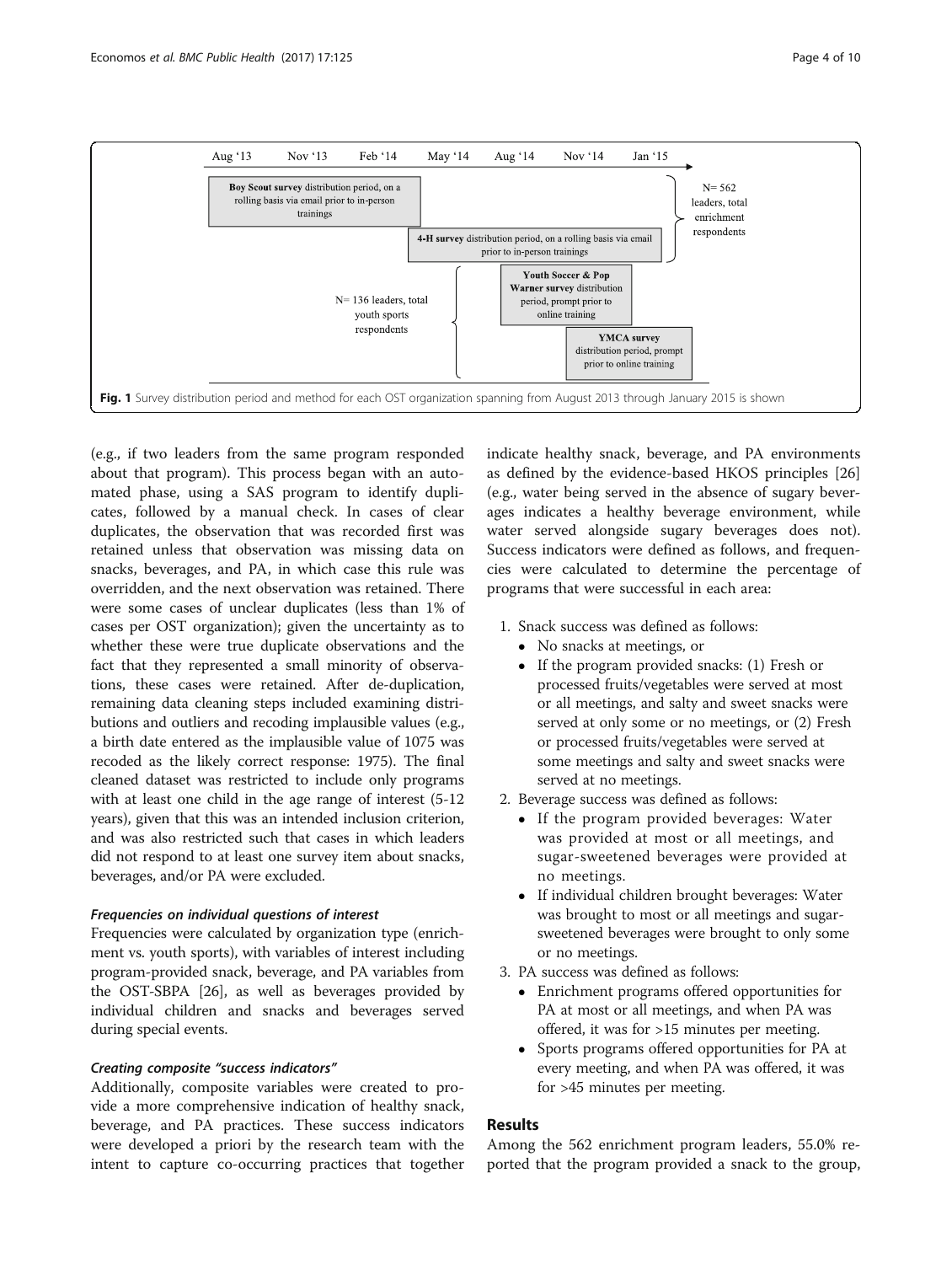8.6% reported that children brought their own snacks, and 39.2% reported that snacks were not eaten during typical meetings. The former two options were not mutually exclusive. For sports, among the 126 leaders, 21.3% reported that the program provided snacks to the group during typical meetings (defined here as practices), 21.3% reported that individual children brought snacks, and 61.0% reported that snacks were not eaten during typical meetings. Given that most sports programs indicated that snacks were not provided for the group during typical meetings and the subsequent skipping of survey items about specific snack categories, there was a substantially smaller sample for these items (see Table 2 for specific frequencies and sample sizes).

For beverages, 49.4% of enrichment program leaders reported that program-provided beverages were served to the group, 14.2% reported that individual children brought their own beverages, 22.6% reported that children drank water from water fountains, and 25.8% reported that children did not drink beverages during typical meetings. Among sports programs, 19.1% of leaders reported that program-provided beverages were served to the group, 93.4% reported that individual children brought their own beverages, 1.5% of leaders reported that children drank from water fountains, and 0% reported that children did not drink beverages during typical meetings (practices). Given that most sports programs indicated that beverages were not provided for the group during typical meetings and the subsequent skipping of survey items about specific beverage categories, there was a substantially smaller sample for these items (see Table 2 for specific frequencies and sample sizes). We also examined the extent to which specific beverages were brought to typical meetings by individual children after noting that individually-provided beverages were common in sports (Table 2). Of those leaders who reported that children provide their own beverages, over half reported that sugar-sweetened beverages were provided at least some of the times they meet.

When asked whether each snack/beverage category was ever available at special events, the most common categories reported by enrichment leaders were salty snacks and water. Among sports leaders, the most common categories reported were fresh fruits and vegetables and water, although the following were also reported by

Table 2 Percentages of programs with specific snack and beverage types served/brought during typical meetings

|                                            | Enrichment programs <sup>a</sup> |                              |                            | Sports programs <sup>a</sup> |                              |                            |
|--------------------------------------------|----------------------------------|------------------------------|----------------------------|------------------------------|------------------------------|----------------------------|
|                                            | None of the times<br>we meet     | Some of the times<br>we meet | Most/every time<br>we meet | None of the times<br>we meet | Some of the times<br>we meet | Most/every time<br>we meet |
| Snacks provided for group                  |                                  |                              |                            |                              |                              |                            |
|                                            | $n = 299 - 303$                  |                              |                            | $n = 29$                     |                              |                            |
| Fresh FV                                   | 16.8                             | 51.5                         | 29.0                       | 10.3                         | 31.0                         | 48.3                       |
| Processed FV                               | 43.1                             | 46.7                         | 7.0                        | 72.4                         | 6.9                          | 3.5                        |
| Salty snacks                               | 15.2                             | 52.7                         | 30.8                       | 55.2                         | 17.2                         | 6.9                        |
| Sweet snacks                               | 35.1                             | 51.7                         | 10.6                       | 65.5                         | 10.3                         | 3.5                        |
| Protein                                    | 56.9                             | 31.1                         | 7.4                        | 69.0                         | 6.9                          | 3.5                        |
| Beverages provided for group               |                                  |                              |                            |                              |                              |                            |
|                                            | $n = 275 - 278$                  |                              |                            | $n = 26$                     |                              |                            |
| Water                                      | 3.6                              | 18.4                         | 77.3                       | 0.0                          | 7.7                          | 92.3                       |
| Milk                                       | 69.1                             | 19.6                         | 8.0                        | 84.6                         | 3.9                          | 0.0                        |
| Juice                                      | 20.9                             | 44.6                         | 32.0                       | 61.5                         | 15.4                         | 3.9                        |
| SSB                                        | 43.7                             | 35.4                         | 18.8                       | 46.2                         | 23.1                         | 11.5                       |
| Beverages brought by children <sup>b</sup> |                                  |                              |                            |                              |                              |                            |
|                                            | $n = 75$                         |                              |                            | $n = 127$                    |                              |                            |
| Water                                      | 1.3                              | 28.0                         | 69.3                       | 0.0                          | 0.8                          | 99.2                       |
| Milk                                       | 77.3                             | 14.7                         | 1.3                        | 95.3                         | 0.8                          | 0.8                        |
| Juice                                      | 34.7                             | 48.0                         | 10.7                       | 73.2                         | 14.2                         | 1.6                        |
| SSB                                        | 44.0                             | 38.7                         | 10.7                       | 40.2                         | 44.9                         | 8.7                        |

<sup>a</sup>Sample sizes reported in the table vary with missing data mostly due to some of the 562 enrichment programs and 136 sports programs not serving snacks or beverages as described in the Methods section, and a few additional missing cases due to non-response. A small number of leaders responded "Don't Know" to these items as opposed to selecting one of the frequencies indicated above; therefore the percentages above may not total 100%

<sub>p</sub><br>Bit is uncommon for sports programs to provide snacks or beverages to the group during typical meetings (i.e. practices) although children do drink beverages during these meetings. For this reason, we also examined beverages brought by children within the beverage categories common among sports programs (water, SSB) Note: Detailed information on the creation and contents of the snack/beverage categories is available here. [[26\]](#page-9-0) FV: fruits/vegetables. SSB: sugar-sweetened beverages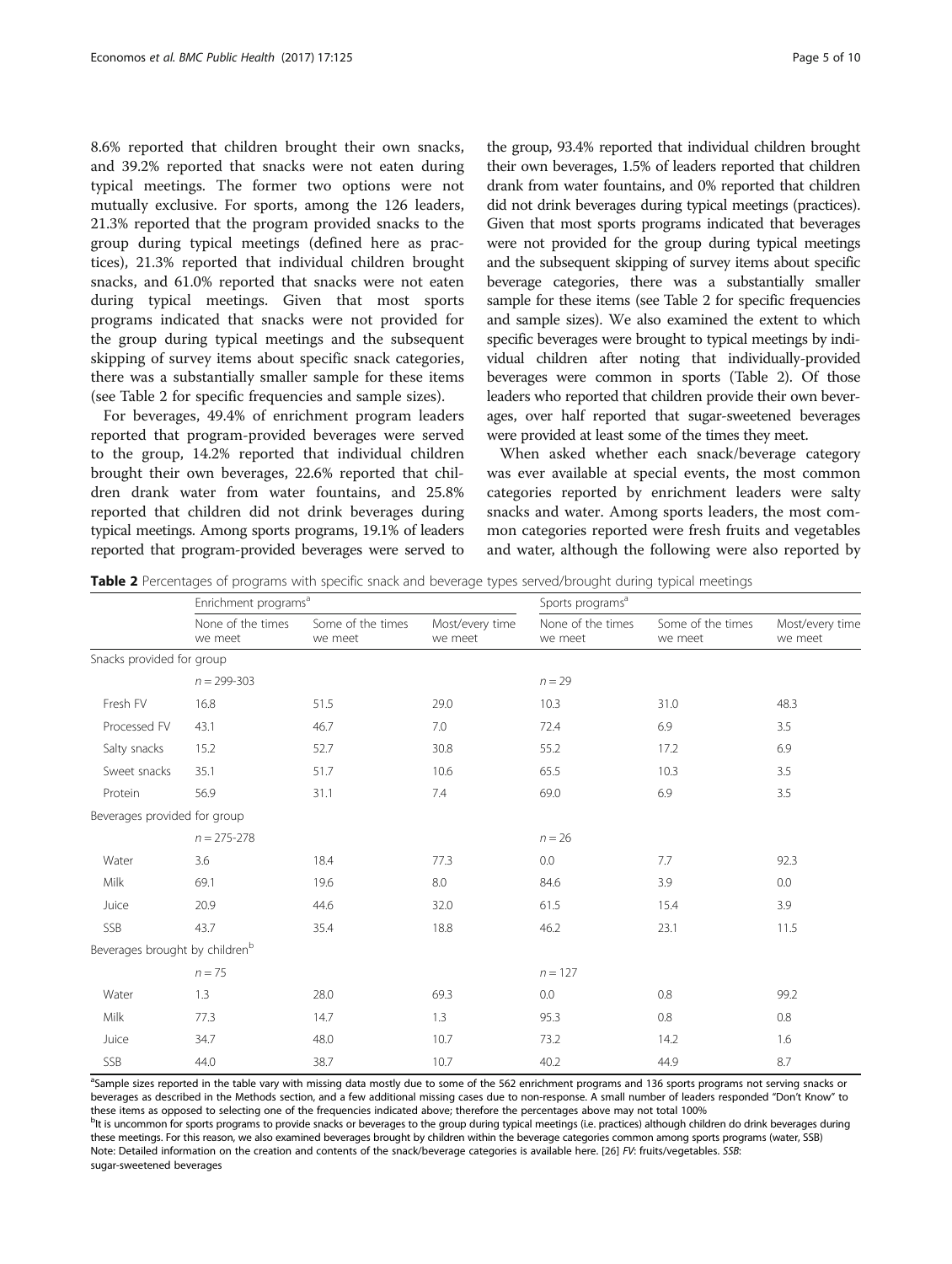$\sim$ 25% or more of sports leaders: salty snacks, sweet snacks, juice, and sugar-sweetened beverages (see Fig. 2).

Leader reports of PA opportunities provided during typical program meetings appear in Table [3.](#page-6-0) Among enrichment programs, it was most common for PA to be offered at most meetings (36% of programs). When PA was offered, it was most common for it to be 1–15 min in duration and for all children to participate. Among sports programs, nearly all leaders reported that PA was offered at every meeting, with the most commonly reported duration of PA opportunities being 46–60 min, and with all children participating (see Table [3\)](#page-6-0).

When examining the percentage of programs meeting pre-defined criteria for healthy snack, beverage, and PA practices during typical meetings (the success indicators), 27.6% of enrichment programs met criteria in at least two of these three areas, and only 5% met all three. Among sports programs, 82.3% met criteria in at least two of these areas, and 46.3% met criteria in all three. The percentage of programs meeting each specific criterion is shown in Fig. [3.](#page-6-0)

# **Discussion**

This study demonstrates that volunteer-led OST programs are important settings for child health promotion. Findings showed that less than half of sports programs and only 5% of enrichment programs met criteria for healthy snack, beverage, and PA offerings during their typical program meetings. Similar results have been documented in structured, staff-led after-school programs, with many programs failing to provide fruits, vegetables, and water on a regular basis and demonstrating challenges meeting PA guidelines [[16, 27](#page-9-0)]. Studies of health policy implementation in staff-led OST programs have revealed improved nutrition and PA outcomes, suggesting volunteer-led OST programs could also benefit from such interventions [\[28](#page-9-0), [29\]](#page-9-0). Yet to date, interventions to promote nutrition and PA guidelines to volunteer-led OST programs have not been undertaken. Together, the current findings and the extant literature suggest that there is significant room for improvement in encouraging more widespread and consistent adoption of healthy eating and PA practices in volunteer-led OST



category of interest at special events, such as games, tournaments, camps, and celebrations, are shown. A dichotomous response was recorded for each snack and beverage type, indicating whether or not it was ever served at a program's special events; thus, snack/beverage types are not mutually exclusive. The number of leaders indicating that they served each snack and beverage type was divided by the total number of programs with data on snacks ( $n = 547$  enrichment, 136 sports) and beverages ( $n = 556$  enrichment, 136 sports) at special events, respectively. FFV = fresh fruits and vegetables, PFV = processed fruits and vegetables, SSB = sugar-sweetened beverages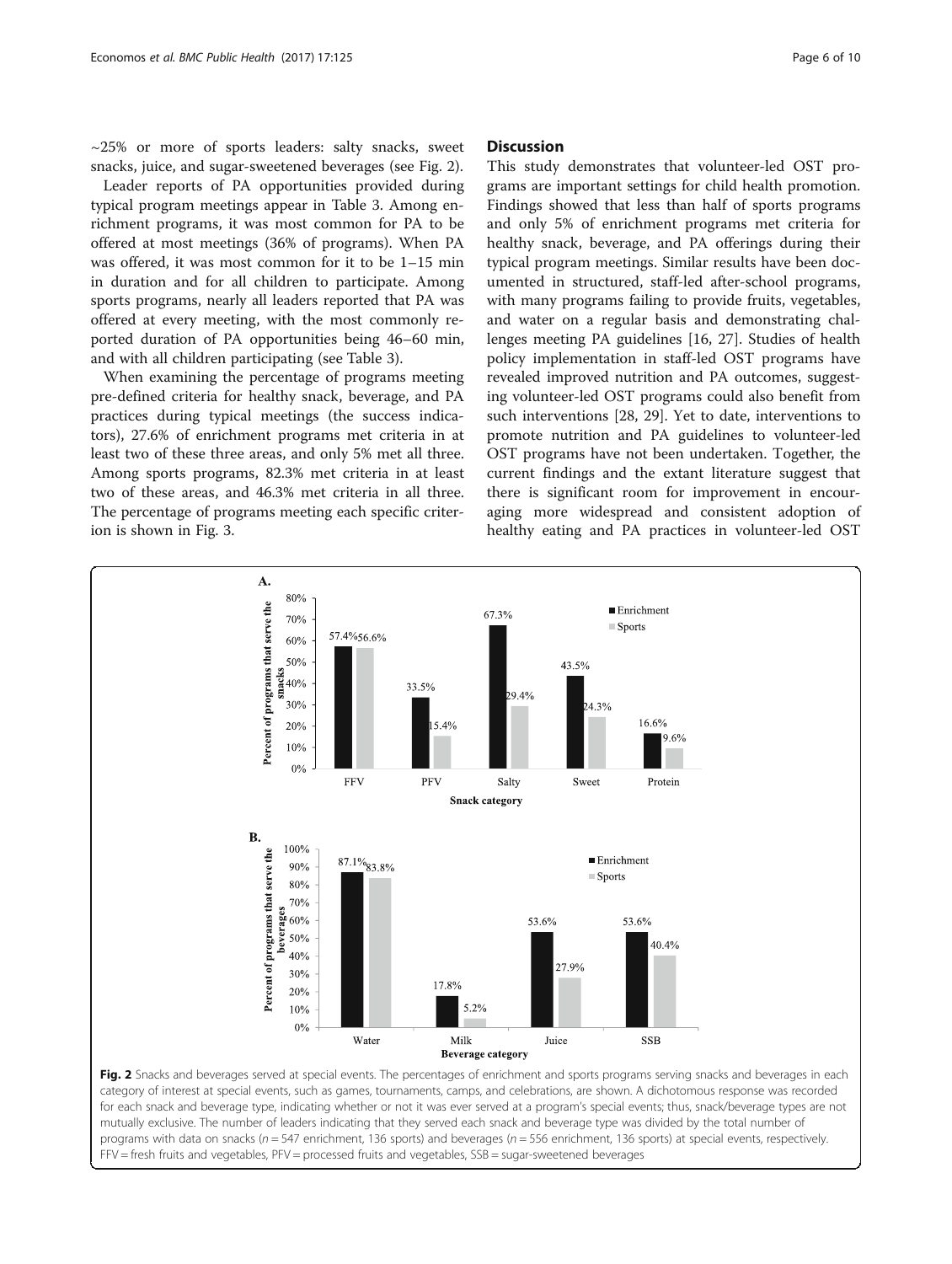<span id="page-6-0"></span>

|                     |  |  | Table 3 Physical activity during typical meetings of enrichment |  |
|---------------------|--|--|-----------------------------------------------------------------|--|
| and sports programs |  |  |                                                                 |  |

|                                                                 | Enrichment    | Sports        |
|-----------------------------------------------------------------|---------------|---------------|
|                                                                 | % of programs | % of programs |
| Frequency of PA across typical meetings                         |               |               |
| None of the times we meet                                       | 7.0           | 0.0           |
| Some of the times we meet                                       | 28.0          | 0.0           |
| Most of the times we meet                                       | 36.2          | 1.5           |
| Every time we meet                                              | 28.4          | 98.5          |
| Duration of PA opportunities when offered <sup>®</sup>          |               |               |
| $1-15$ min                                                      | 58.6          | 2.2           |
| 16-30 min                                                       | 30.3          | 6.6           |
| $31-45$ min                                                     | 3.8           | 19.1          |
| 46-60 min                                                       | 1.4           | 41.9          |
| $60+$ min                                                       | 1.0           | 29.4          |
| Proportion of children participating when PA is offered (reach) |               |               |
| Some children                                                   | 2.4           | 0.7           |
| Most children                                                   | 30.7          | 8.1           |
| All children                                                    | 65.3          | 90.4          |

Sample sizes for the above are as follows: enrichment:  $n = 495-542$ , sports:  $n = 136$ . Missing enrichment data are mostly due to skip patterns with a small number of cases missing due to non-response

A small number of leaders responded "Don't Know" to these items; therefore the percentages above may not total exactly 100%

<sup>a</sup>Reported program meeting durations appear in Table [1](#page-2-0)

PA: physical activity

programs though the specific approach to successfully encourage these practices may differ by program type.

Some differences between enrichment and sports programs were observed in this study. Overall, each of the three healthy habits of interest (provision of fruits and vegetables or no snacks over salty or sweet snacks, water over sugar-sweetened beverages, and regular opportunities for PA) was reported by less than half of enrichment leaders, with only 5% of leaders reporting that all three of these were in place during typical meeting times. More than 70% of sports leaders reported success with each of these three habits, demonstrating a higher prevalence of each individually, although less than half of leaders reported success with all three.

# Enrichment programs

Among enrichment programs, the current findings indicate that a variety of snacks are commonly provided by programs during typical meetings, including both salty/ sweet and fruit and vegetable snacks. While water was regularly provided by the majority of enrichment programs, sugar-sweetened beverages and juice were common with over one-half of leaders reporting on program-provided beverages indicating that sugarsweetened beverages are served at least some of the time. A reduction in nutrient-poor, higher-calorie snacks and beverages provided in these settings could significantly impact children's energy balance given that enrichment programs tend to meet over the course of a



Fig. 3 Percent of programs meeting pre-defined success indicators for healthy snack, beverage, and physical activity practices. This figure depicts the percentage of all enrichment ( $n = 562$ ) and sports ( $n = 136$ ) programs meeting specified evidence-based criteria for healthy snack, beverage, and physical activity practices, as well as the percentage meeting two of the three and all three sets of criteria. Snack success was defined as either: (1) providing fresh or processed fruits/vegetables to the group at all or most meetings and salty and sweet snacks at no or only some meetings, (2) providing fresh/processed fruits/vegetables at some meetings and salty/sweet snacks at no meetings, or (3) not serving a snack. Beverage success was defined as: (1) providing water to the group at all or most meetings and never providing sugar-sweetened beverages, or (2) having water brought by individual children at all or most meetings and sugar-sweetened beverages brought at no or only some meetings; if programs had both group-provided and individually-provided beverages, both of these conditions needed to be met to receive credit for beverage success. Physical activity success was defined as: offering opportunities for physical activity at most or every meeting time, with physical activity opportunities lasting more than 15 min when offered in enrichment programs and more than 45 min in sports programs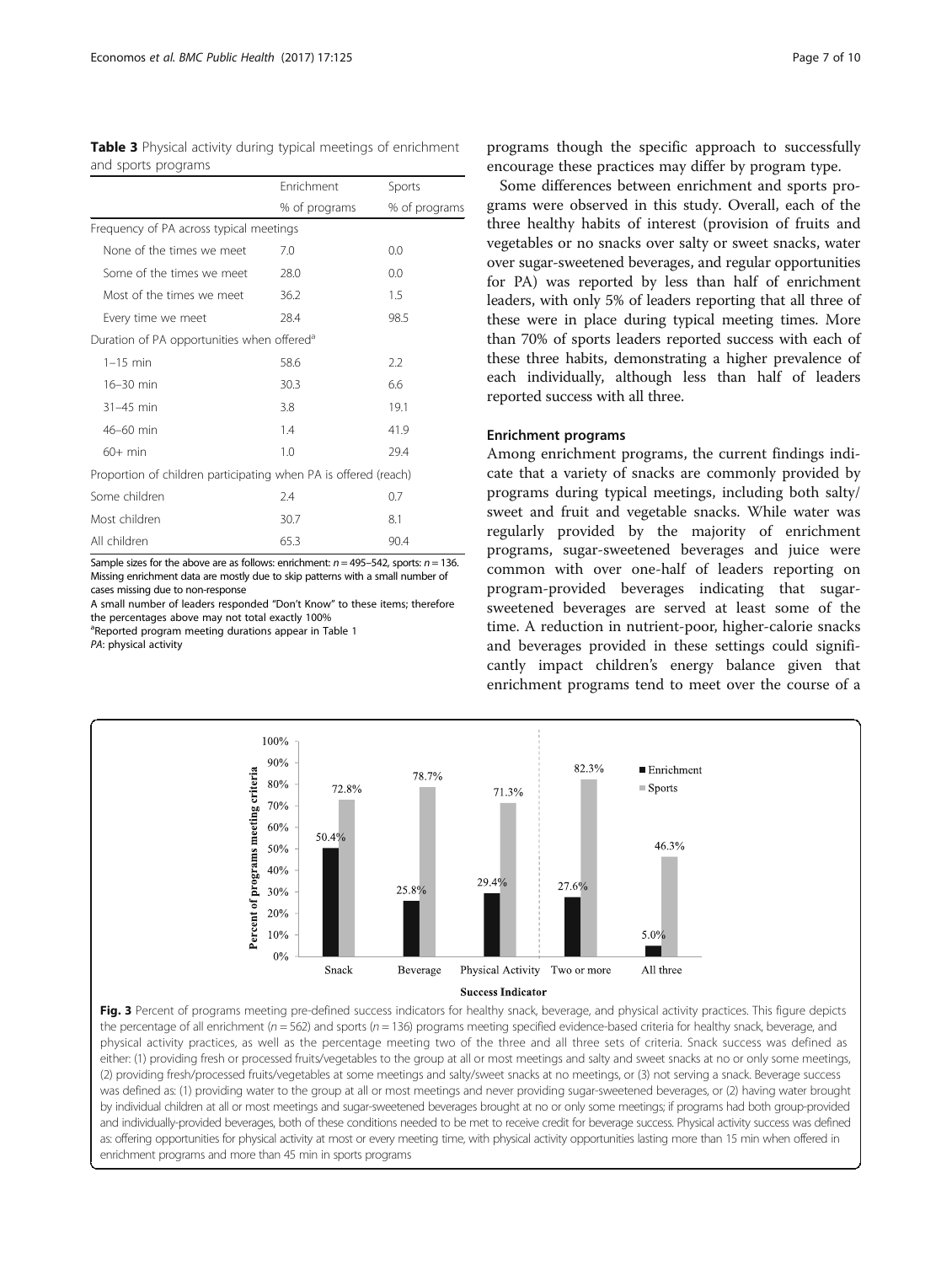full academic year, with many children participating over multiple program years. Healthy habits learned through repetition in these settings may also extend to other settings [[30, 31\]](#page-9-0). The finding that some troops and clubs have already found it feasible to serve fruits and vegetables suggests an opportunity for future research to examine key factors that have allowed for healthy programs and to share successful strategies with other programs not yet achieving these standards.

Similarly, findings pertaining to PA suggest that incorporation of PA is feasible within enrichment program meetings and indicate opportunities to promote more widespread adoption of this practice through activities like games and "active breaks". While some enrichment leaders reported that PA is not a part of typical meetings, the majority reported that PA is offered regularly, with the most commonly-reported amount of PA time offered during typical meetings being 1–15 min. These findings highlight the opportunity for more enrichment programs to include PA and for most to increase total minutes of PA.

Health promotion efforts during enrichment programs may influence children's long-term health behaviors due to the lasting impact of the values instilled during these types of programs. For instance, it has been found that both adult Girl Scout and Boy Scout alumni display positive life outcomes historically cultivated by these programs, including a commitment to community service and civic engagement [\[32, 33\]](#page-9-0). If the leaders who teach and role model these values begin to champion healthy eating and PA, these messages could translate into sustained healthy habits later in life.

# Sports programs

As defined in this study, "typical meetings" capture the majority of enrichment program gatherings while sports programs' "typical meetings" were defined as practices, which are one of two types of regular sports program gatherings, the other being games. Our results showed that many sports programs do not typically serve a snack during practices, and that water provided by individual children was the most commonly-offered beverage during these meetings. Physical activity in sports programs was high with nearly every team reporting PA at every meeting, and the majority offering 46 min or more. While these findings fit with pre-defined "success" criteria used in this study, results also suggest that it is important to target and monitor the food environment at games and other special events, where snacks and beverages are more likely to be available to youth sports participants. Sixty-eight percent of sports leaders reported that at least one type of snack was served at special events, and while fruits and vegetables were the most common offering, substantial percentages of

able. Similarly, water was the most common beverage at special events, but substantial percentages of sports program leaders reported the availability of juice and sugar-sweetened beverages. Games take place more frequently (typically at least weekly) compared to enrichment programs' special events, providing further rationale for incorporating them into youth-sportsfocused health promotion efforts. Emerging research suggests that healthier options sold in concession stands during youth sports resulted in reduced sugar-sweetened beverage intake [\[34](#page-9-0)] and may not impact sales or customer satisfaction [[35\]](#page-9-0). Together, findings suggest that a focus on program-provided snacks and beverages is appropriate when studying enrichment programs, while a more comprehensive focus, including beverages brought to practices by individual children and snacks and beverages provided during games, is warranted among sports programs.

Limitations of the current study include the possibility of social desirability biasing survey responses, as leaders may have over-reported practices that they perceived as desirable, such as healthier snacks and regular PA opportunities. The OST-SBPA instrument was validated against direct observation, attenuating this concern [\[26](#page-9-0)]. Additional research is needed to shed light on the measurement characteristics of the items used to assess individually-provided beverages and special events in this study, especially given their ubiquity among sports programs as discussed above. Other study limitations include the use of a convenience sample and response rates that differed by organization: in particular, there was a greater number of responses from one of the sports organizations versus the others. The overrepresentation of a particular sport could limit the generalizability of results, as food and PA environments may vary from sport to sport. Finally, the present sample is primarily non-Hispanic White. At the national level, these OST programs serve a more diverse population of children. For example, 4-H reaches almost two million Latino, Black, and Asian youth [\[7\]](#page-9-0). Subsequent research with volunteer-led OST programs in other geographic areas and with specific outreach programs [\[36, 37](#page-9-0)] can further elucidate the generalizability of the current results to different populations.

Key strengths of this study include the use of validated survey items to assess snack, beverage, and PA practices impacting a large number of children attending volunteerled OST programs from five national organizations. The  $\sim$ 700 OST leaders surveyed represent  $\sim$ 10,000 children participating in their programs (see Table [1](#page-2-0)). Compared to the literature on structured, staff-led afterschool programs, there is less information available about nutrition and PA within volunteer-led OST programs.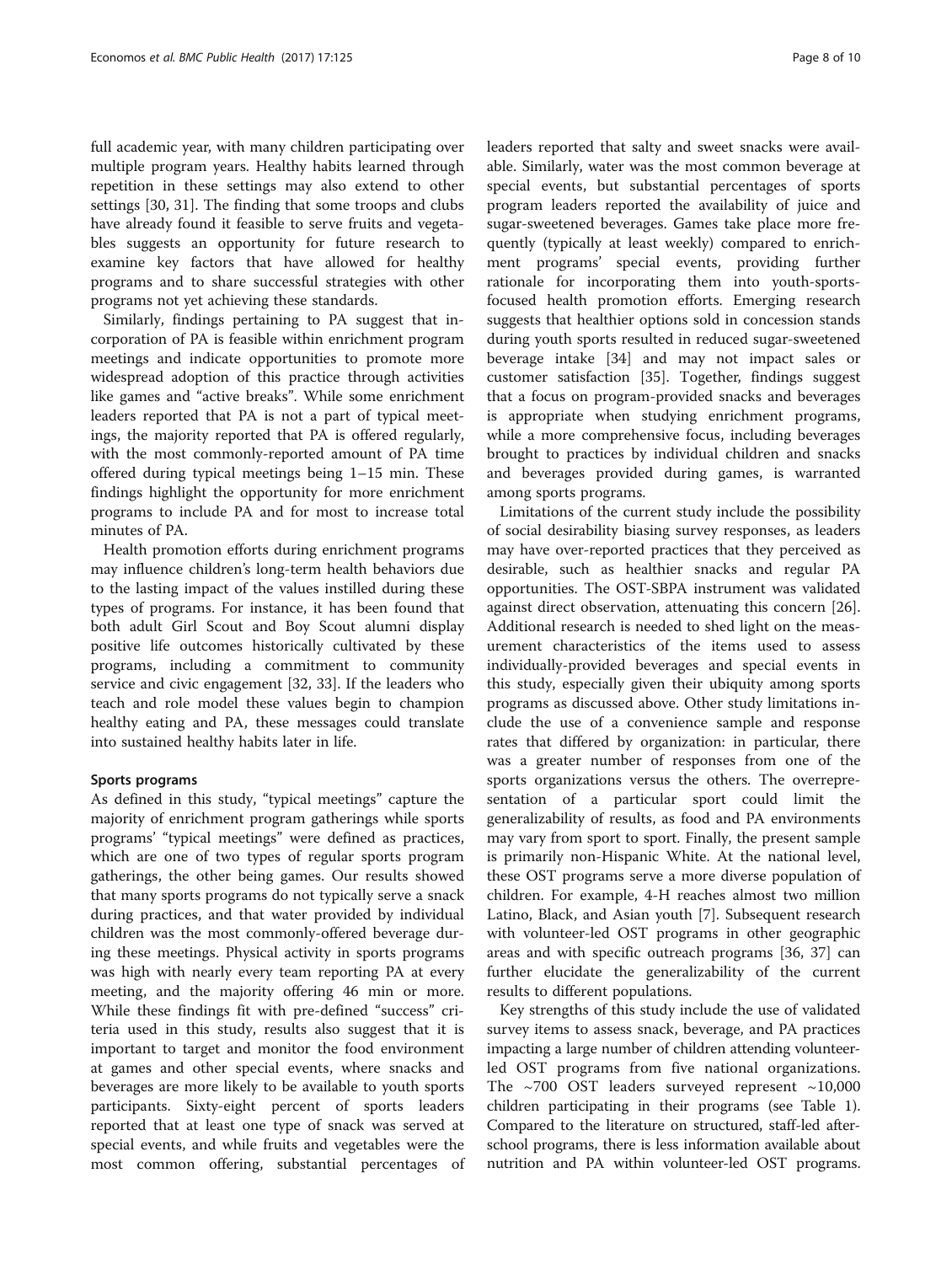<span id="page-8-0"></span>These programs are relevant from a public health standpoint given the large population of children regularly participating in these programs, many for multiple years, and the potential for repeated exposure to healthy habits during meetings that may generalize to other settings, effects that can be estimated using approaches like agent-based modeling [[38](#page-9-0)].

The current results provide necessary descriptive information about food and PA environments in volunteer-led OST settings, contributing to the overarching knowledge base about OST, and also highlight implications of the unique attributes of different OST settings. Specifically, findings suggest that intervention efforts within enrichment programs may be most successful if targeting leaders who are providing snacks and beverages and planning PA curricula for typical meetings. Intervention efforts targeting sports programs should consider messages at the child and parent level given the prevalence of individually-provided beverages and should consider widening their focus to games. In sum, these results provide insights into the nutrition and PA environments of volunteer-led OST programs that serve millions of children and highlight considerations for future research, including the implementation and evaluation of health promotion efforts within these programs.

# Conclusions

The current study highlights room for improvement among both enrichment and sports programs, indicating that interventions aimed at improving the healthfulness of snacks and beverages, as well as increasing opportunities for and duration of PA during volunteer-led OST programs, are warranted. Findings also revealed variability in snack, beverage, and PA offerings between different OST organization types, which can inform the targeting of such intervention efforts. Evidence that some programs are already serving healthy snacks and beverages and offering ample opportunities for PA is promising for intervention efforts attempting to make these behaviors more widespread and normative across OST programs. Given that OST programs have the potential to reach millions of children nationwide, an understanding of current food, beverage, and PA practices across OST program types is a critical step toward increasing the effectiveness of OST programs as venues to reinforce healthy habits and help prevent childhood obesity. Leveraging OST programs' reach and influence to consistently address physical health can transform these environments into settings promoting whole-child health and well-being, building upon OST organizations' traditional focus areas, such as the promotion of leadership skills, teamwork, and civic engagement.

# Additional files

[Additional file 1:](dx.doi.org/10.1186/s12889-017-4040-2) Description of key snack, beverage, and PA items. (DOCX 18 kb)

[Additional file 2:](dx.doi.org/10.1186/s12889-017-4040-2) OST-SBPA items and additional questions. (DOCX 19 kb)

#### Abbreviations

HEPA: Healthy Eating and Physical Activity Standards for out-of-school-time settings; HKOS: The Healthy Kids Out of School initiative; OST: Out-ofschool-time; OST-SBPA: The out-of-school-time snacks, beverages, and physical activity questionnaire; PA: Physical activity; SD: Standard deviation

#### Acknowledgements

The authors would like to thank Natalie Bishop, Claire Brown, Karen Fullerton, Diane Gonsalves, and Teresa Hofer for their contributions to data collection, cleaning, and/or analysis. We would also like to thank the out-of-school-time staff and volunteers for their time participating in this study.

#### Funding

This study was funded with support from the Harvard Pilgrim Health Care Foundation. Strategic funding for ChildObesity180 is provided by the Robert Wood Johnson Foundation and The JPB Foundation. The funders were not involved in the study design, data collection, analysis, or manuscript writing nor in the decision to submit the manuscript for publication.

#### Availability of data and materials

The dataset supporting the conclusions of this article are available upon request to the corresponding author.

#### Authors' contributions

CE designed and oversaw the study as PI, interpreted analyses, conceived manuscript, and edited manuscript. SAF oversaw study data, conducted and interpreted analyses, conceived, wrote, and edited manuscript. AK managed the study including data collection, interpreted analyses, conceived, wrote, and edited manuscript. GC conducted and interpreted analyses, and edited manuscript. SF designed study and edited manuscript. JH wrote and edited manuscript. MN designed study and edited manuscript. JS designed study and edited manuscript. All authors read and approved the final manuscript.

#### Competing interests

The authors declare that they have no competing interests.

#### Consent for publication

Not applicable.

#### Ethics approval and consent to participate

All human subjects' procedures were performed in accordance with the Declaration of Helsinki and were approved by the Tufts University Institutional Review Board. Completion and submission of the survey under informed conditions, provided immediately prior to participation in the online survey, was taken as consent to participate.

#### Author details

<sup>1</sup>ChildObesity180, Gerald J. and Dorothy R. Friedman School of Nutrition Science and Policy, Tufts University, 150 Harrison Avenue, Boston 02111, MA, USA. <sup>2</sup>Gerald J. and Dorothy R. Friedman School of Nutrition Science and Policy, Tufts University, 150 Harrison Avenue, Boston, MA 02111, USA. <sup>3</sup>Department of Pediatrics, Jacobs School of Medicine and Biomedical Sciences, University at Buffalo, G56 Farber Hall, South Campus, Buffalo, NY 14214, USA.

#### Received: 14 July 2016 Accepted: 14 January 2017 Published online: 27 January 2017

#### References

Afterschool Alliance. America after 3pm: Afterschool programs in demand. 2009. [http://www.afterschoolalliance.org/documents/AA3PM\\_National\\_2009.](http://www.afterschoolalliance.org/documents/AA3PM_National_2009.pdf) [pdf](http://www.afterschoolalliance.org/documents/AA3PM_National_2009.pdf). Accessed 28 Mar 2016.